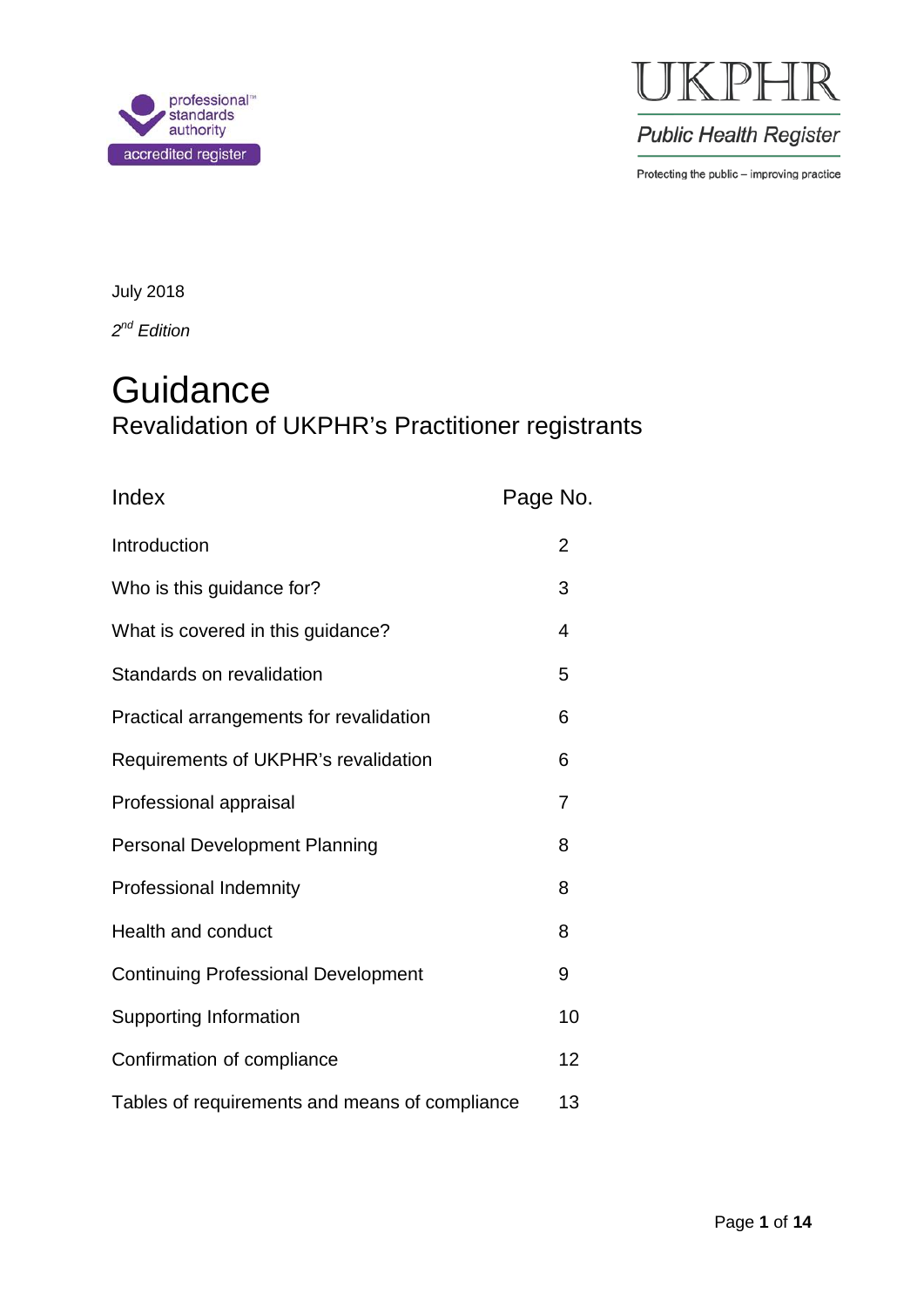### **Introduction**

UKPHR is scrupulous in ascertaining the public health practice competence of all those it accepts for registration. But what about after initial registration?

How can the public, peers, employers and those whom registrants work with (including commissioners of services) be assured that registrants maintain their competence once they have achieved registration?

UKPHR has always sought to address the question of ongoing competence through the application of a range of safeguards.

All registrants must renew their registration annually, making a new declaration about a range of matters relevant to competence. UKPHR also sets mandatory standards of continuing professional development (CPD) which all registrants must meet.

If there are complaints or other evidence which raise an issue of competence concerning registrants, UKPHR will investigate and, if necessary, take action to remedy any established lack of competence and to prevent malpractice.

Until now, registrants have had to re-register every five years at which point UKPHR has required additional evidence relevant to the issue of competence.

UKPHR has witnessed the introduction of revalidation by other regulators, for example the General Medical Council for registered medical practitioners and the Nursing and Midwifery Council for registered nurses and midwives, and has decided to formalise its existing postregistration procedure as an explicit revalidation scheme.

Revalidation will give the public and others confidence that UKPHR and its registrants are committed to maintaining the competence of the core public health workforce, enhancing quality of service and improving public health practice.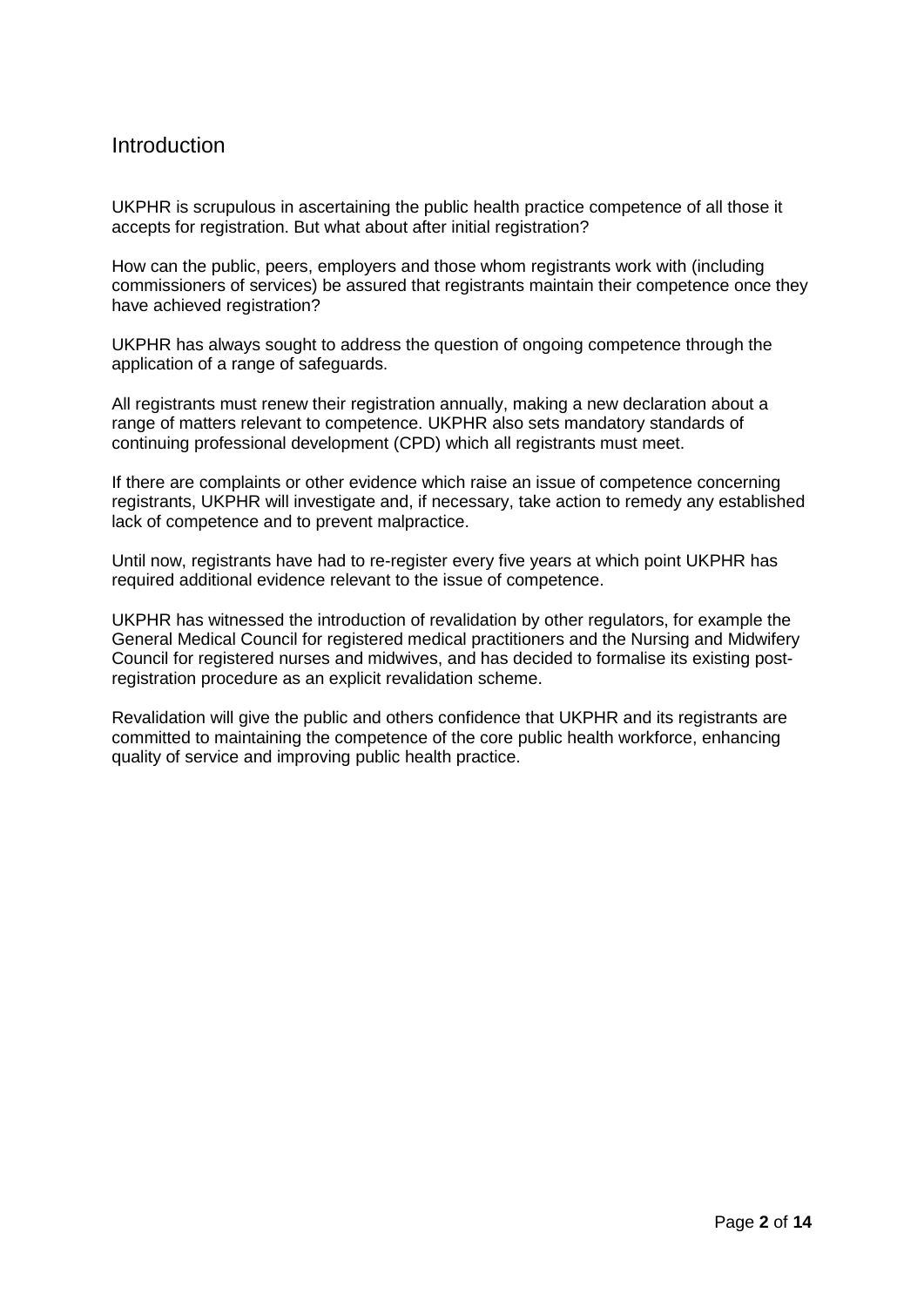# Who is this Guidance for?

- 1. UKPHR is introducing a revalidation scheme.
- 2. The revalidation scheme will apply to **Practitioner registrants.**
- 3. The revalidation requirements for Practitioner and Specialist registrants differ to reflect the respective levels of risk associated with practice and are set out in the guidance for each registration category.
- 4. Primarily, this guidance is for the use of **Practitioner registrants** to assist them in deciding whether revalidation is required and, if so, with which requirements they must comply.
- 5. The guidance may be useful also to **employers** of staff registered with UKPHR and required to comply with requirements of the revalidation scheme. Such registrants will look to their employers to assist them in complying with UKPHR's revalidation requirements.
- 6. The guidance may also be useful for **Practitioner registrants' peers** who are asked by Practitioner registrants to help them collate the Supporting Information they will need to complete their revalidation process, for example those providing feedback on quality of service and those providing references.
- 7. Finally, this guidance may be helpful to **members of the public** and to UKPHR's public health stakeholders as an aid to their understanding of UKPHR's revalidation requirements as part of a system of Accredited Register regulation.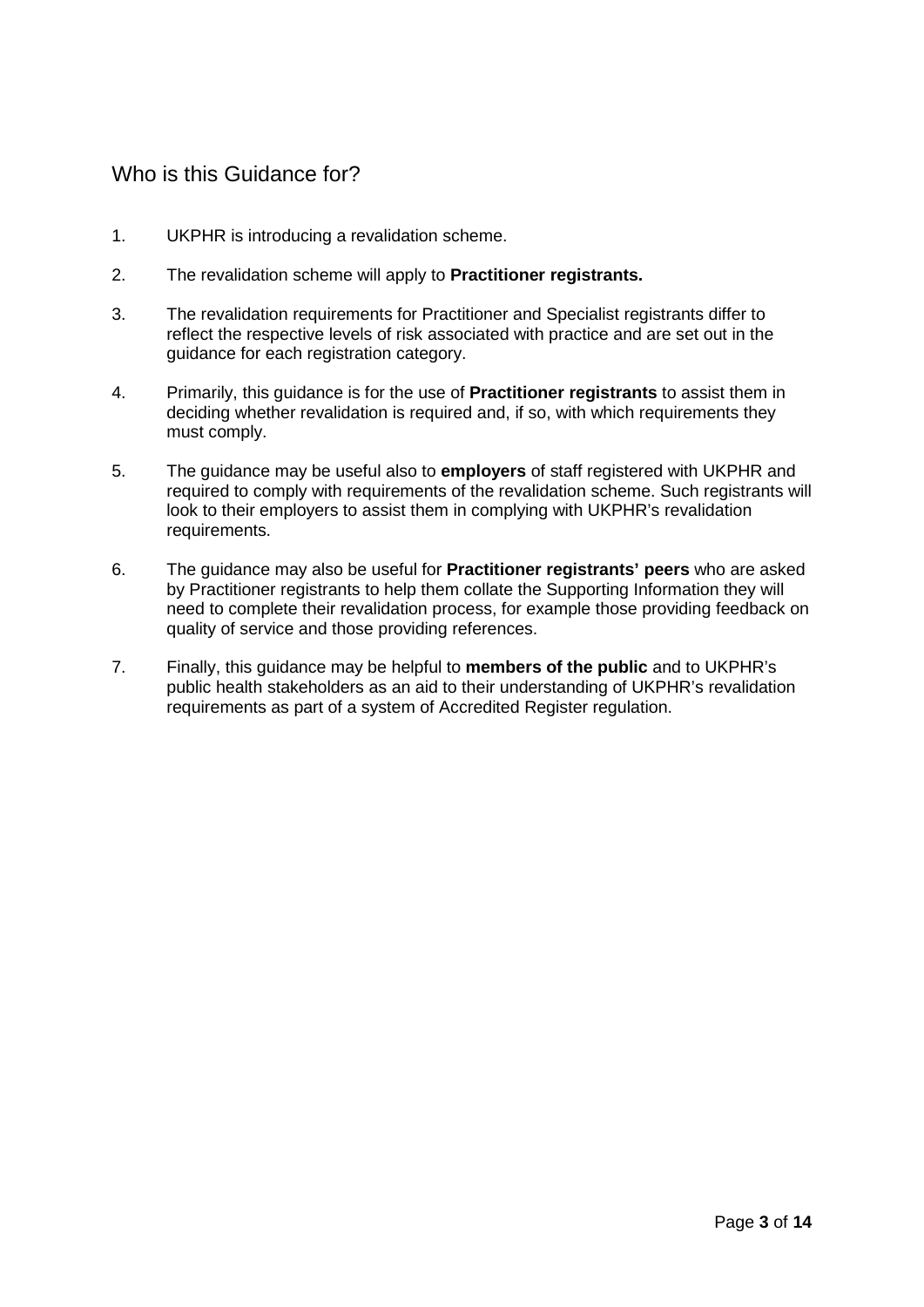### What is covered in this Guidance?

- 8. For Practitioner registrants, UKPHR's revalidation scheme sets out how to renew registration with UKPHR through revalidation every 5 years. The requirements for revalidation are standards set by UKPHR for revalidation and readmission.
- 9. These requirements will be introduced in a phased manner over the next 3 years. It is intended that they will replace the requirements for 5-yearly re-registration as currently operated by UKPHR.
- 10. Revalidation:
	- $>$  Is the process that allows you to maintain your registration with UKPHR;
	- > Builds on existing renewal requirements;
	- > Demonstrates your continued ability to practise safely and effectively, and
	- > Is a continuous process that you will engage with throughout your career.

Revalidation complements existing systems for identifying potential issues relating to Practitioner registrants' fitness to practise.

Revalidation is intended to be a process, not merely a test at a single point in time, by which UKPHR, the public and others can be assured that all UKPHR's registrants maintain and build on the competence you demonstrated in order to achieve registration.

11. References in this guidance to paragraph numbers refer to the paragraphs of UKPHR's revalidation scheme as published unless a contrary reference is stated.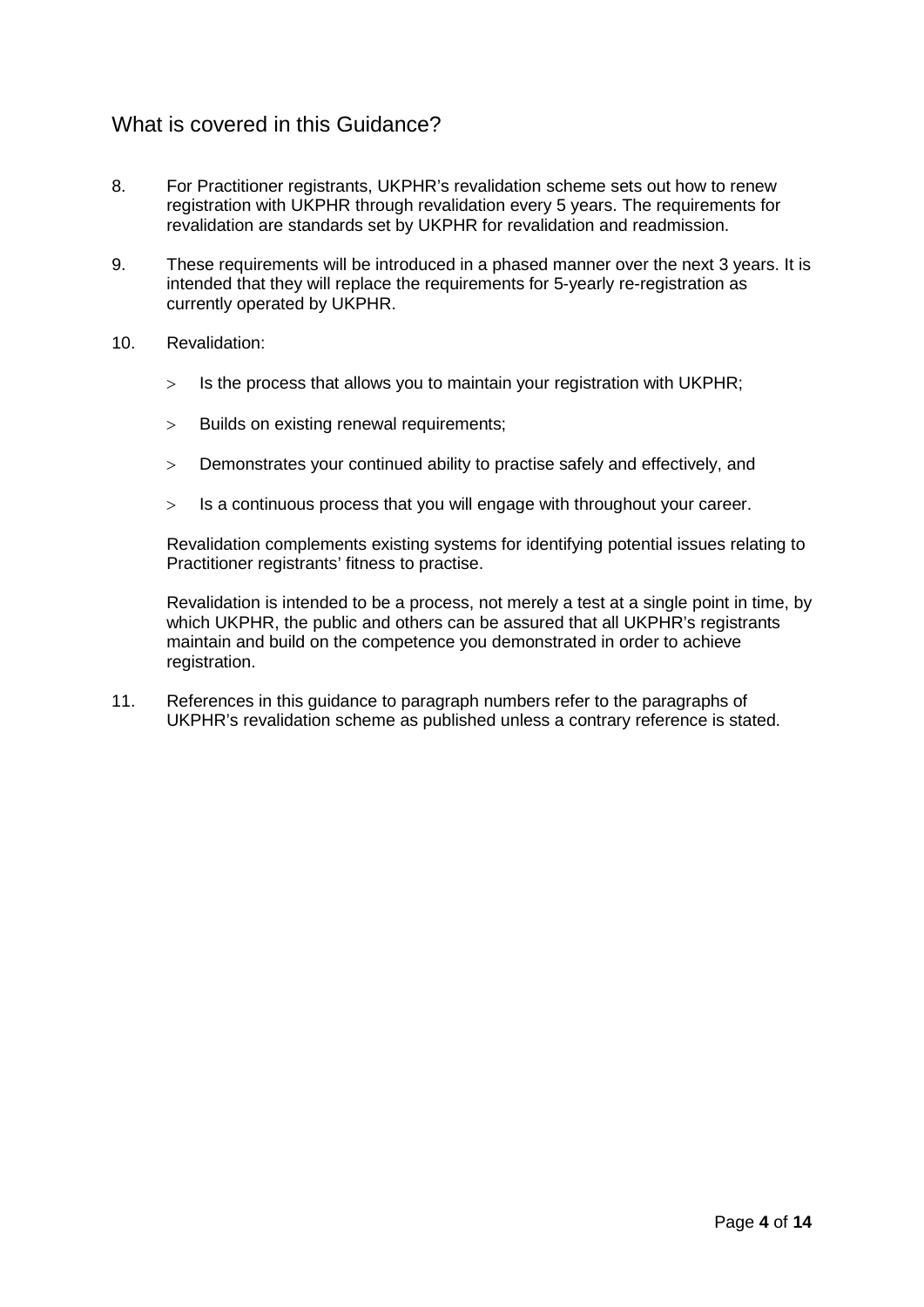# Section 1 - Standards on revalidation

12. As UKPHR's revalidation scheme states (paragraph 2), there are certain sources which provide the standards of practice which will be applied in the revalidation process. Hence, when you make a declaration, supply information or ask third parties for evidence in support of your revalidation (for example, professional appraisal, quality of service feedback or references), UKPHR expects the standards set out in these sources to be applied to the declarations, information, appraisal, feedback and references.

This means that in making an assessment you have maintained competence and are engaged in continuous improvement of practice, UKPHR, appraisers and your peers who provide information – and you - will be expected to have regard to these sources.

# **UKPHR's Code of Conduct 2nd Edition March 2014**

UKPHR expects all its registrants to practice public health in accordance with UKPHR's Code of Conduct.

If we receive information or a complaint which raises questions relating to a registrant's conduct and fitness to practise, we will refer to the Code of Conduct in determining whether or not there is any issue we need to consider.

One of the strengths of revalidation is that it reinforces the Code by asking you to use it as the reference point for all the requirements, including your written reflective accounts. This highlights the Code's central role in the core public health workforce's practice and encourages registrants to consider how it applies in your everyday practice.

# **Good Public Health Practice 2nd Edition 2016**

This updated publication by UK Faculty of Public Health and UKPHR sets out the standards which apply to the public health practice of all UKPHR's registrants.

Whenever a question arises about any aspect of the meaning or interpretation of something contained in UKPHR`s Code of Conduct it is expected that *Good Public Health Practice 2nd Edition 2016* will be consulted. It was developed in order to provide guidance for multidisciplinary public health practice where *Good Medical Practice* cannot reasonably be interpreted to suit such practice - for example, where there is a need for population based interventions rather than patient focus.

The current edition reflects the same professional standards as *Good Medical Practice* but provides guidance on public health practice specifically. When you undergo UKPHR's revalidation, *Good Public Health Practice* provides the underpinning principles as well as amplification of the standards contained in our Code of Conduct.

# **Good Medical Practice 2013**

The publication by the General Medical Council (GMC) of *Good Medical Practice* will be relevant to the practice of some of UKPHR's Specialist registrants. It is unlikely that there will be much cross-over in relation to Practitioner registrants. *Good Public Health Practice* (see above) was designed to complement *Good Medical Practice*. It is unlikely that the standards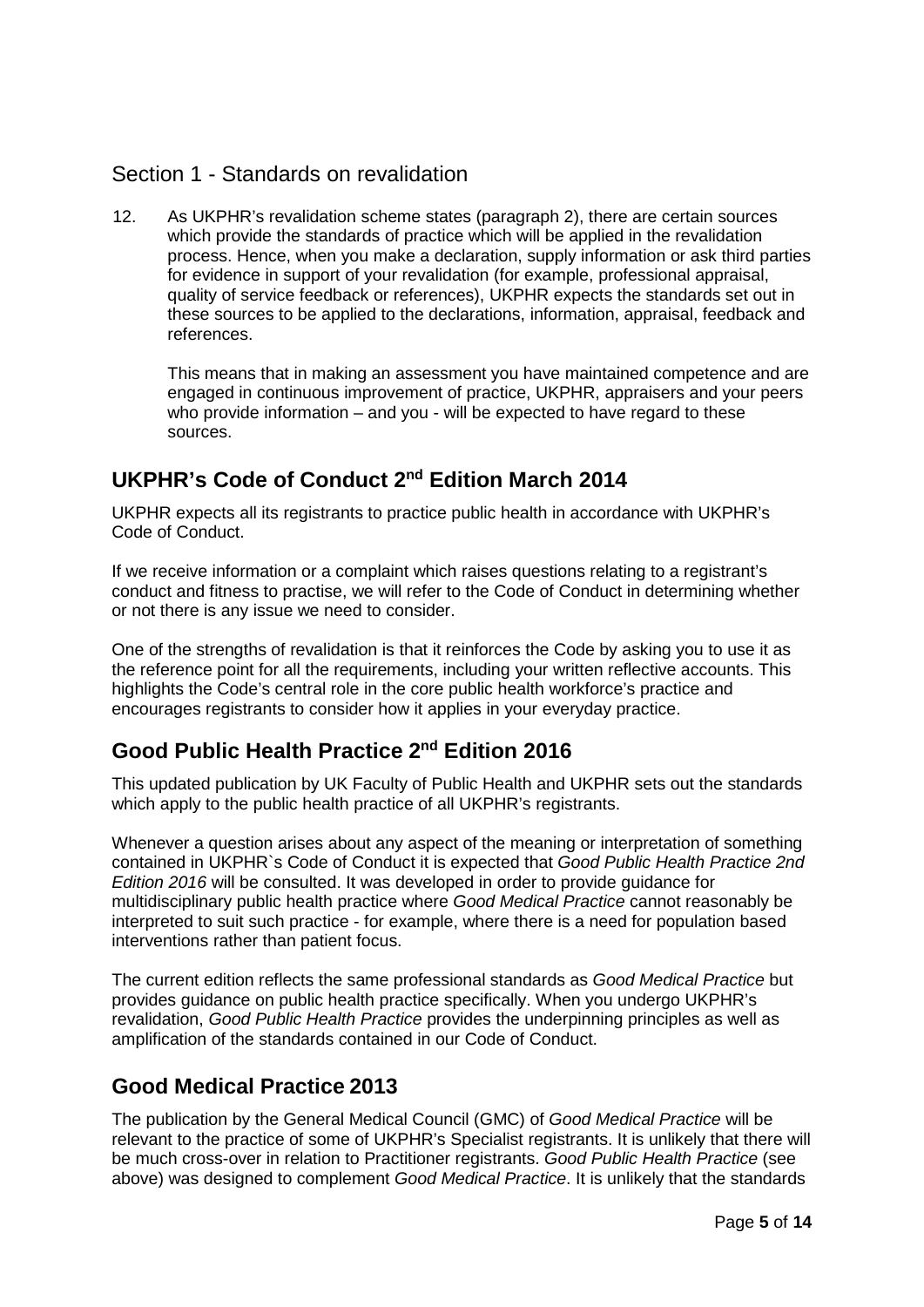set out in the two publications will conflict. However, in the unlikely event of conflict, *Good Public Health Practice* has primacy.

### Section 2 – Practical arrangements

13. For some of the required elements of UKPHR's revalidation scheme, compliance by Practitioner registrants will be less demanding than it is for Specialist registrants.

The reason for this is that UKPHR's **risk assessment** in 2011 showed that the risk of harm to the public from public health interventions carried out or directed by Practitioner registrants was likely to be lower than for interventions carried out by Specialist registrants.

- 14. Accordingly, on the basis that a regulator's requirements should be **proportionate** [1](#page-5-0) UKPHR has sought to match its regulatory requirements appropriately – in some respects differentially between Practitioner and Specialist registrants - to the respective level of risk.
- 15. Revalidation will replace UKPHR's current system of 5-yearly re-registration. Some elements of our revalidation scheme will be familiar to registrants who have experienced our 5-yearly re-registration. Other elements will be new. We shall take time to test out the revalidation scheme and its practical arrangements and phase in the replacement of re-registration by revalidation over 3 years.

It is intended that **revalidation will operate 5-yearly** just as re-registration has.

#### **Requirements of the revalidation scheme**

- 16. As UKPHR's revalidation policy sets out, the mandatory elements of UKPHR's revalidation scheme as follows:
	- **1. Appraisal**
	- **2. Personal Development Planning**
	- **3. Health and Conduct Declaration**
	- **4. Professional Indemnity**
	- **5. Continuing Professional Development**
	- **6. Evidence of Quality of Service**
	- **7. Confirmation of Compliance**

<span id="page-5-0"></span> <sup>1</sup> proportionate in terms of the level of risk that is being addressed and the regulatory burden imposed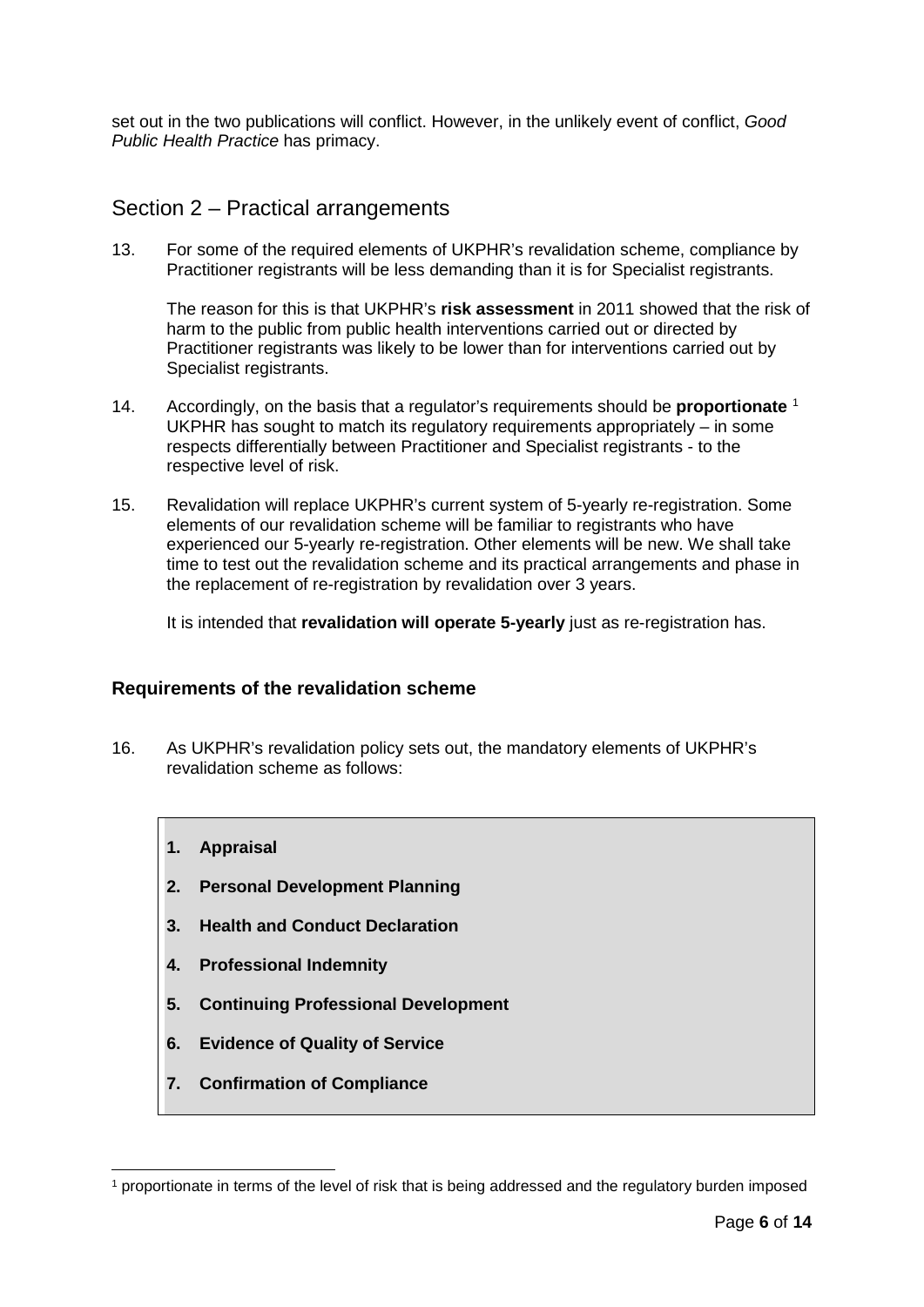#### **PROFESSIONAL APPRAISAL**

- 17. To achieve revalidation, **Practitioner registrants** must demonstrate that you have been engaged in a professional appraisal within the 12 months immediately preceding your revalidation.
- 18. If you are **in employment**, you may also be engaged in work-based appraisal but we are clear that this work-based appraisal is a matter first and foremost between you and your employer. Work-based appraisal will very likely relate to assessment of performance by reference to meeting objectives set by management for the achievement of the organisation's goals. We therefore make no requirement about work-based appraisal.
- 19. It is your personal responsibility to ensure that you meet the requirement for **a professional appraisal.** If you are in employment, your employer ought to ensure that professional appraisal is made available to you. If neither your employer nor any other public health organisation arranges for you to undergo professional appraisal, you must make alternative arrangements. Please refer to the next paragraph of this guidance which is also relevant to any of UKPHR's Practitioner registrants who are not in employment (for example, if you are self-employed).
- 20. If you are **self-employed or otherwise do not have an employer or other organisation** to arrange for you to undergo professional appraisal, **you will need to make alternative arrangements for your professional appraisal**. This may involve financial cost but professional appraisal is necessary as part of UKPHR's revalidation processes to satisfy UKPHR that you have maintained your competence since your first registration and that quality of service and practice have been maintained and where possible improved.
- 21. If you have been **away from work** for a considerable period, you may not be able to meet the requirement for a professional appraisal. For example, you may have been out of work, on maternity leave, outside the UK or away from work carrying out caring responsibilities or similar activity at the time when the professional appraisal should have been carried out. In any such case, please alert UKPHR as soon as possible and confirm the extent to which you are unable to comply with this requirement. UKPHR's Registrar is able to amend the requirement so as to require a different process where the professional appraisal is not possible.
- 22. In all cases, professional appraisal must be carried out by **an appraiser who has been trained** to conduct professional appraisal of public health professionals. A number of organisations provide training to would-be appraisers and UKPHR will maintain a list of known training programmes. UKPHR will also maintain a list of generic categories of persons from which we will accept a professional appraisal.
- 23. It is the professional and ethical responsibility of you and your appraiser to ensure that there are **no conflicts of interest** in the conduct of the appraisal. If however your professional appraisal is conducted by an appraiser who is also your line manager, this is not an automatic bar and this would need to be declared when submitting your application for revalidation.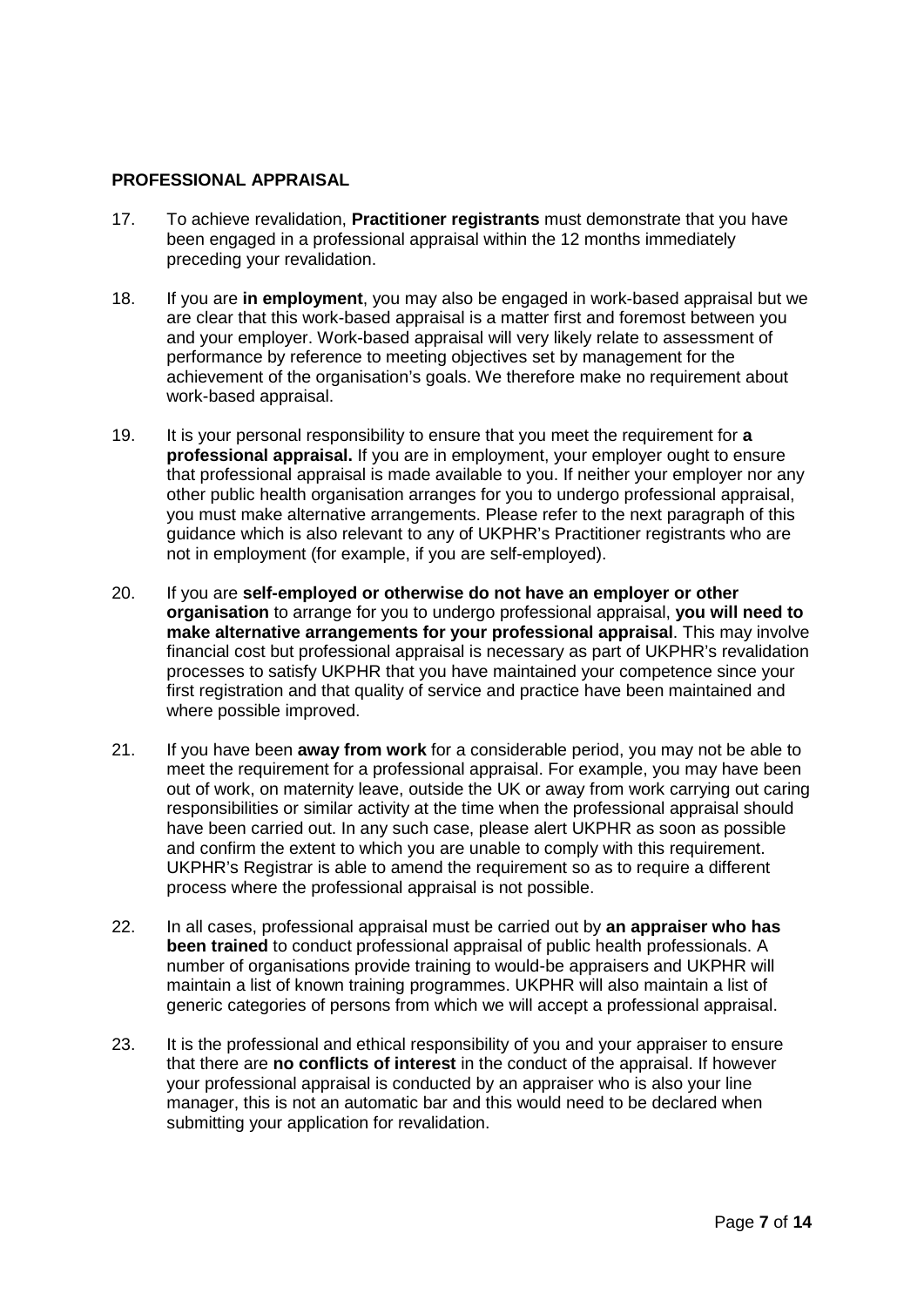24. The professional appraisal must have been conducted **within 1 year of the date for your revalidation** and it must be submitted to UKPHR with all the other evidence required for your revalidation.

#### **PERSONAL DEVELOPMENT PLANNING**

- 25. It is good practice for all members of the public health workforce to be involved in personal development planning in relation to their work.
- 26. For those **in employment** your employer will usually arrange, facilitate or support a process of personal development planning involving you and line managers and others. Others may include colleagues, representatives of public health partner organisations and service users.
- 27. For those who are **self-employed** there will be other opportunities to plan personal development, for example through discussions with commissioners of your services, co-providers of services and service users.
- 28. To achieve revalidation, Practitioner registrants must **make a declaration** that you have been engaged in personal development planning during your time as a registrant.

#### **PROFESSIONAL INDEMNITY – PROOF THAT ARRANGEMENT IS IN PLACE**

- 29. UKPHR requires Practitioner registrants to have in place indemnity arrangements so that members of the public are protected from (or compensated in respect of) any service failure.
- 30. For Practitioner registrants **in employment** it is likely that the employer will have relevant professional indemnity insurance or will self-insure itself and its employees in this respect.
- 31. For Practitioner registrants who are **self-employed** there are a number of commercially-available insurance products that would be acceptable to us in satisfaction of this requirement. It is your professional and ethical responsibility to assess and keep under review the monetary value of the insurance cover to make sure that it is sufficient to provide adequate recompense for any and all persons affected by service failure.
- 32. To demonstrate compliance, you must **make a declaration** that you confirm that indemnity arrangements are in place. We will require this declaration to be made annually, including in your revalidation application.

### **HEALTH AND CONDUCT DECLARATIONS**

33. UKPHR has a standard declaration form for health and conduct issues already in use on application for registration, annual renewal and 5-yearly re-registration.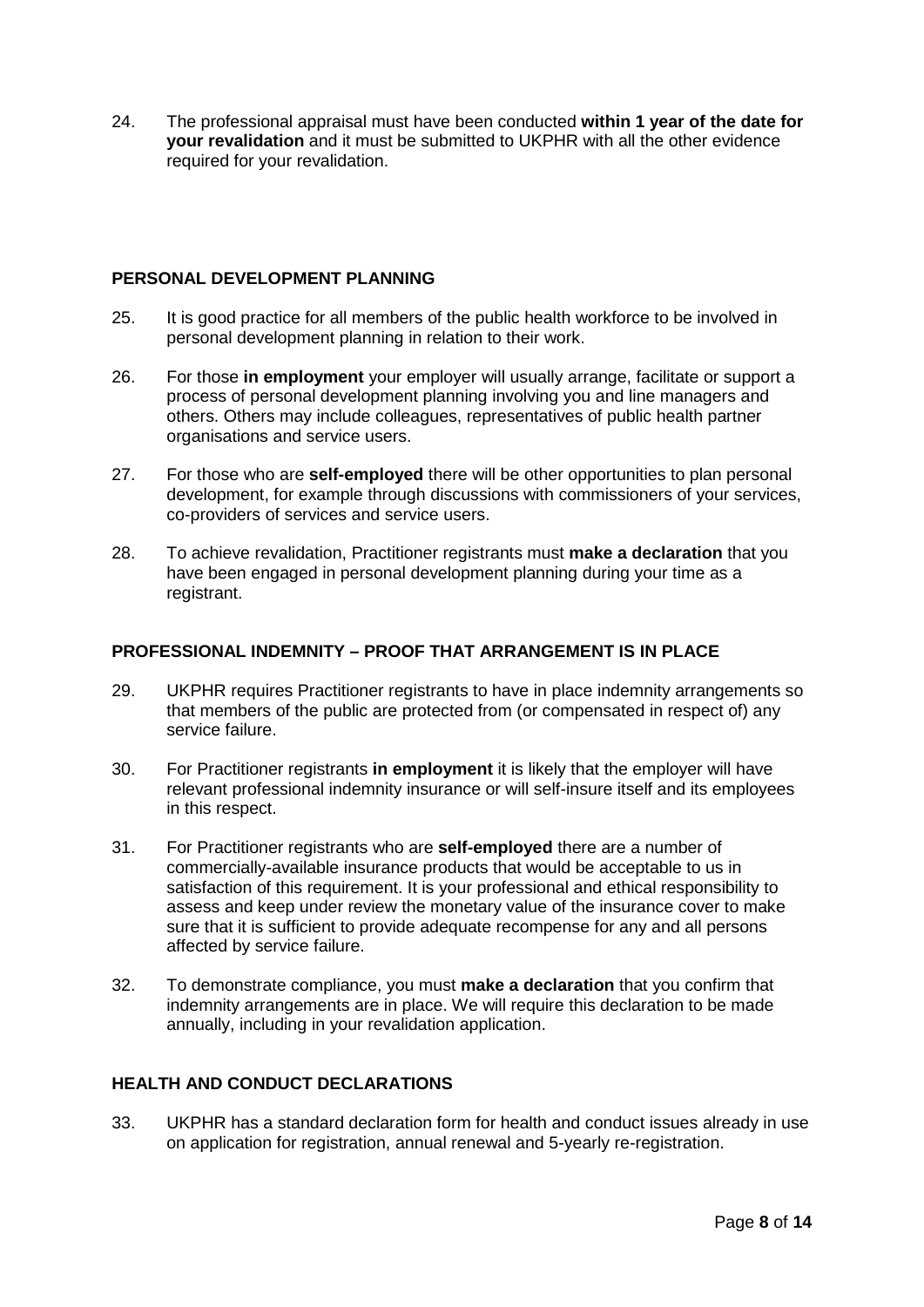34. This health declaration form is being reviewed by us as part of our preparations for the introduction of revalidation. You will be required to answer satisfactorily the answers in the form relating to health and conduct.

#### **CPD – PROOF OF COMPLIANCE WITH MANDATORY CPD REQUIREMENT**

- 35. UKPHR has mandatory CPD requirements with which registrants must comply.
- 36. **Registered practitioners** must meet the standard set by UKPHR namely:
	- **Practitioners must ensure they complete a minimum of 15 hours of relevant** CPD, together with reflective comments for each CPD activity per year, and 75 hours over a 5-year cycle;
	- Of the minimum of 75 hours, it is expected that at least 25 hours (1/3rd of the minimum required CPD) will relate to the UKPHR four areas of practice. **Half** should also relate to the individual's PDP;
	- The remainder of the CPD hours can be self-selected allowing personal choice and development and linked to appraisals and personal development plans (PDP), peer support arrangements or other ways of progressing work-focussed performance objectives;
	- A short reflective note (of a maximum of 150 words) must accompany all CPD entries, including those which registrants self-certify.
- 37. You must demonstrate compliance with the mandatory CPD requirement. The Faculty of Public Health has developed a practitioner category of Faculty membership which does enable you to undertake the Faculty's CPD scheme as a member if you wish. If you undertake the Faculty's CPD scheme, including the Faculty's auditing, you may produce the **Faculty's certificates of compliance** as sufficient evidence.
- 38. If you do not undertake the Faculty's CPD scheme, you must produce **your full CPD log** for the 5-year period up to your revalidation as evidence of compliance. In addition, UKPHR reserves the right to require production of evidence in support of some or all of your log entries and you must comply with this requirement.
- 39. If you have been **away from work** for a considerable period during the 5-year registration period preceding revalidation, you may not be able to meet the CPD requirement in full. For example, you may have been out of work, on maternity leave, outside the UK or away from work carrying out caring responsibilities or similar activity. In any such cases, please alert UKPHR as soon as possible and confirm the extent to which you are unable to comply with this requirement. UKPHR's Registrar is able to amend the requirement so as to allow extra time for compliance.
- 40. For those Practitioner registrants who use the Faculty's CPD scheme, the Faculty can grant a variation of the annual requirement and we will accept the Faculty's variation.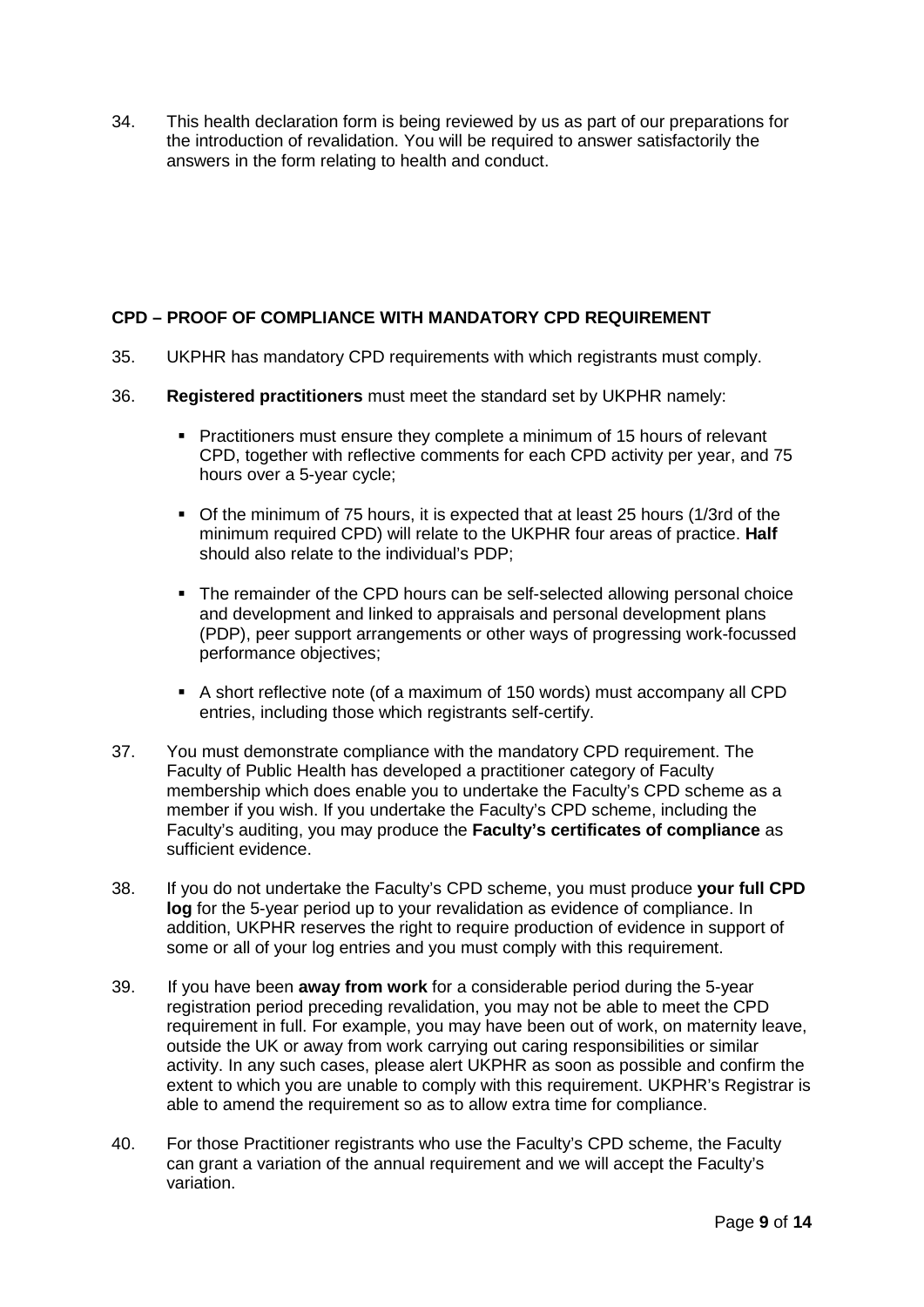41. UKPHR's Registrar is able to amend the requirement so as to require reduced CPD in cases where it is genuinely not possible to achieve the full CPD requirement.

#### **SUPPORTING INFORMATION OF QUALITY IMPROVEMENT ACTIVITY**

- 42. It is important to note that the purpose of revalidation is to ensure that professional competence is being maintained and, therefore, quality of service should be maintained or improved at all times.
- 43. In order to establish this principle in the revalidation process (and guard against what might otherwise be a risk of the process becoming a box-ticking exercise) UKPHR will require Supporting Information **of quality improvement activity**. In the main, UKPHR would expect the source of such evidence to be peers operating in public health.
- 44. We will require you to provide us, with your revalidation application, **Supporting Information** covering these four areas of our revalidation scheme:
	- **Your compliance with our CPD requirement**
	- Feedback from others relating to your quality improvement activity
	- Your review of complaints, comments and compliments
	- Your reflective accounts of complaints, comments and compliments
- 45. We ask **employers** (in the case of registrants in employment) to have systems and other types of support in place to help you provide us with information you will need to produce to us for your revalidation.
- 46. It is your responsibility to submit to us Supporting Information of your quality improvement activity on the subjects and in the format we require. We will publish templates that make transparent the format and the content that we require.
- 47. **In each year of registration prior to revalidation year** (Year 5) you must:
	- (1) Produce **feedback via a Multi-Source Feedback tool OR** in a format set by us in a template for this purpose, from someone who has worked with you (for example, a line manager, a work colleague or a colleague from another organisation) or someone who has assessed the quality of your practice (for example, a service user, a commissioner of a service or Quality Assurance professional);
	- (2) Declare that you have undertaken CPD activity during the past year and state the number of hours of CPD completed; and

Write and submit to us a reflective note, in a format set by us in a template for this purpose, on the feedback that you have obtained. *Please email [register@ukphr.org](mailto:register@ukphr.org) to seek the Registrar's permission to be provided with the requested templates for feedback at your earliest convenience.*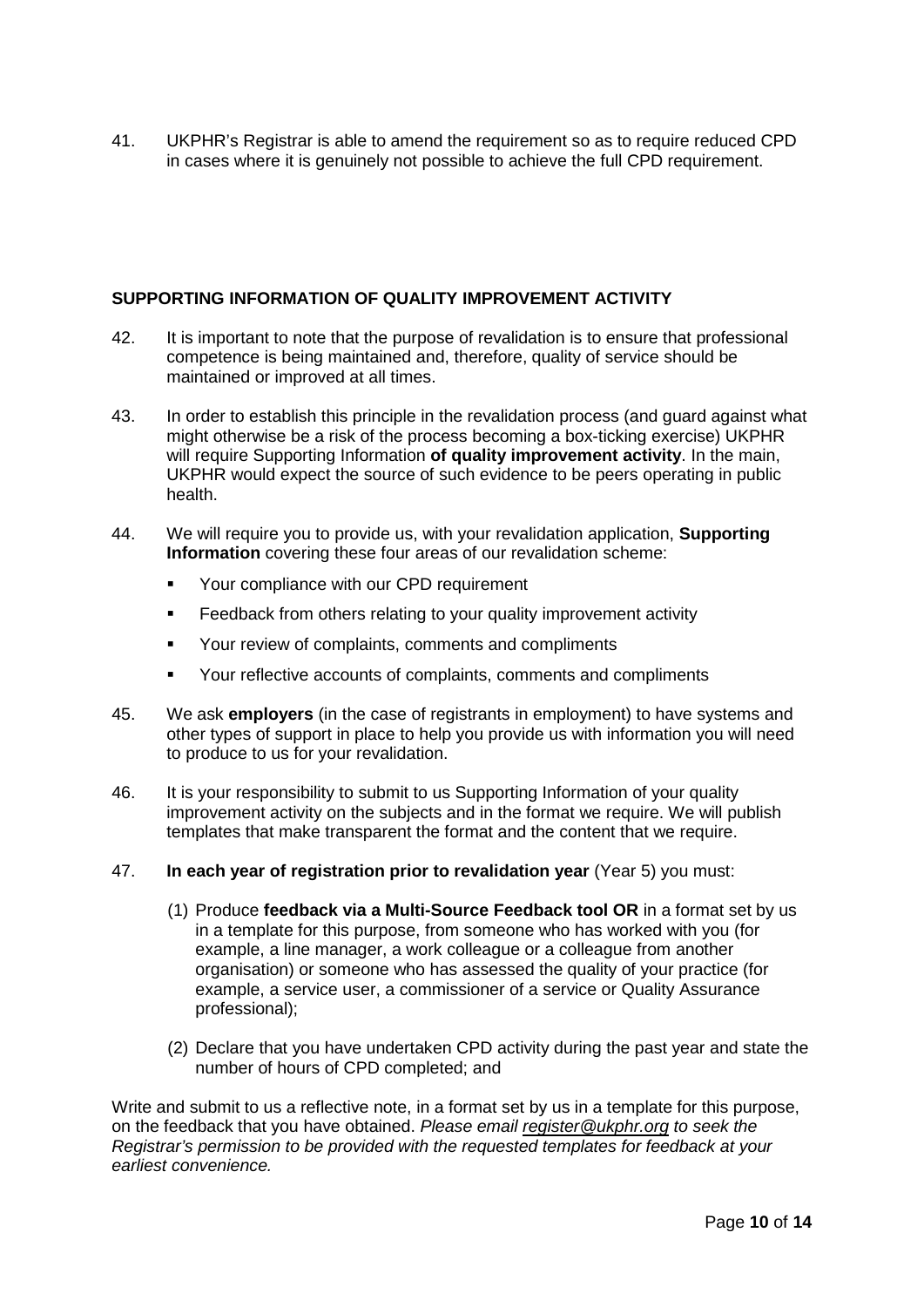- 48. In your revalidation year, you are required to produce to UKPHR **the original professional appraisal dated within 1 year immediately before your revalidation**.
- 49. You will need to answer the questions contained in, and sign, **the declaration form** prescribed by UKPHR. In it, you will be asked to confirm that you are in compliance with UKPHR's requirements with regard to:
	- Annual personal development planning;
	- Indemnity insurance; and
	- Health and conduct.
- 50. You will be required to produce evidence that you are in compliance with UKPHR's mandatory CPD requirement as it relates to you by the means described in the CPD section above – submission to UKPHR of **the Faculty's certificates of compliance** or your **full log of your CPD activity and accompanying reflective notes** for the past 5 years. If you provide your log, it is possible that UKPHR will additionally request sight of some or all of your evidence substantiating the log entries. You must respond to such a request otherwise you will not be able to proceed with your revalidation.
- 51. You must be able to **sign a declaration** stating that you have participated in **activity relating to quality improvement activity..**

In addition, you will be required to produce **Supporting Information** to demonstrate your participation in activity relating to quality improvement activity (paragraphs 42 - 44).

If you use a **multi-source feedback tool** in connection with your professional appraisal you may produce the resultant rating as your Supporting Information.

The tool must be one that we have approved for this purpose and the rating must be the result of ratings from **at least 10 raters**.

**In any other cases**, on revalidation you will be required to produce:

- **Feedback from one manager or one commissioner of your services**
- **Feedback from one recipient of a service delivered by you or one** person whom you have collaborated with in delivering a service
- Your review of complaints, comments and compliments received within the preceding 5 years relevant to your public health practice
- Reflective accounts on the evidence from the above categories.
- 52. The templates we publish from time to time will detail what we wish those providing feedback to comment upon and what we expect you to cover in a review of complaints, comments and compliments and what we want you to cover in your reflective accounts.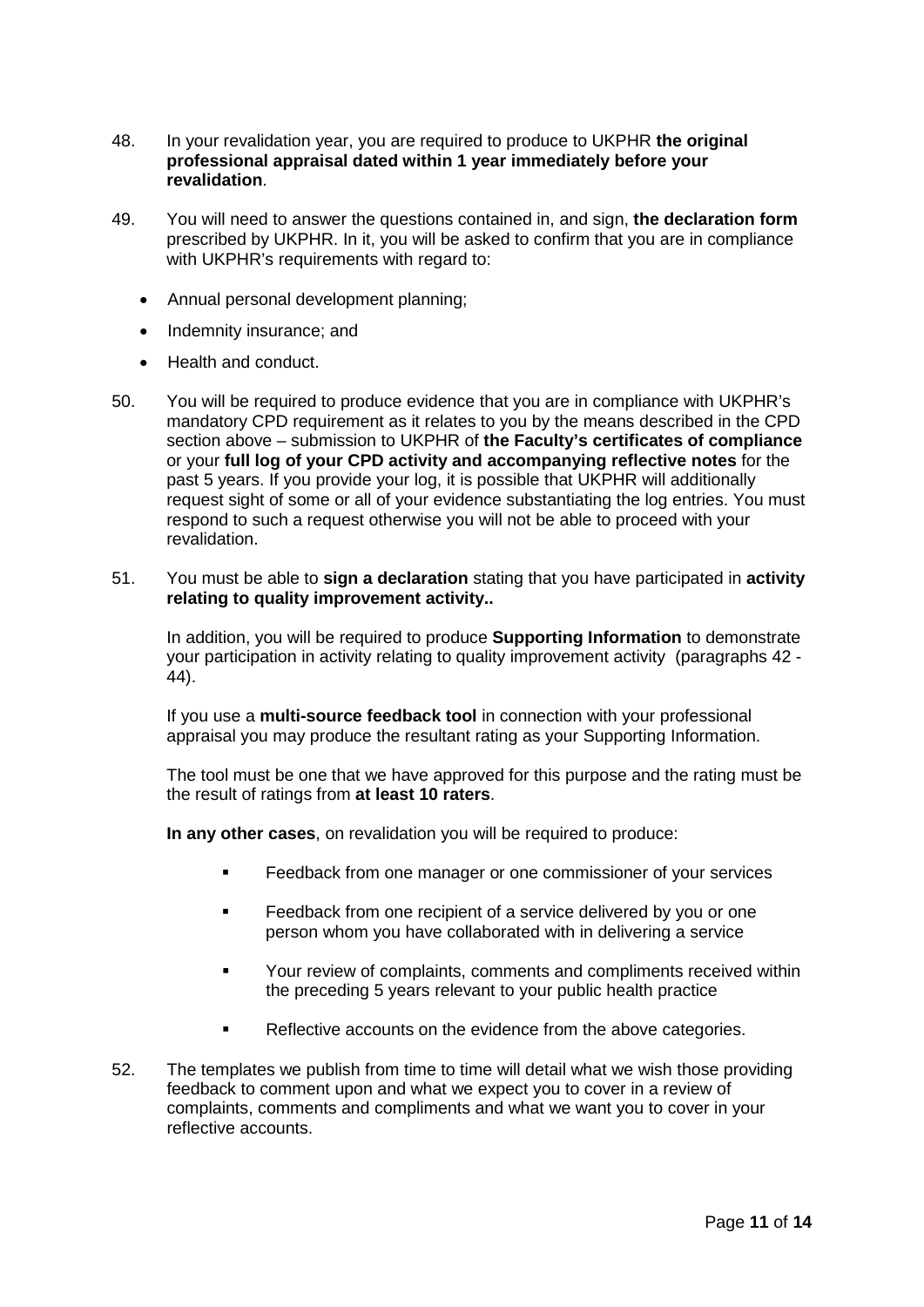- 53. Work colleagues who agree to provide feedback for you in support of your revalidation should be colleagues who know your work and can comment on the quality of service you provide.
- 54. To avoid conflict of interest arising in your choice of work colleague, do not ask relatives or close friends to provide feedback and do not offer to provide feedback for another registrant in return for them providing you with feedback.
- 55. Anyone in a management position in relation to you, or who has commissioned delivery of a service by you, can provide you with feedback.
- 56. The template for the provision of feedback must be completed by the third parties whom you ask to provide the required feedback.
- 57. You should use the template UKPHR publishes for providing your reflective accounts, which you must complete personally.
- 58. UKPHR may from time to time approve other sources of evidence and other templates for the purpose of ensuring relevant Supporting Information is sought and provided in future. You are asked to be alert to announcements of changes we may make.
- 59. We will give you advance notice when your revalidation date is approaching and we will at that point advise you of the up to date requirements and up to date templates in use.

#### **CONFIRMATION OF COMPLIANCE**

- 60. Unlike statutory revalidation schemes, such as that operated by the General Medical Council, we have no legal resort to a "Responsible Officer". Whereas GMC can rely on a system of Responsible Officers with statutory authority to check and sign-off compliance, UKPHR will receive and check Supporting Information itself and we will additionally **require you to provide us with the name and contact details for one referee.**
- 61. Your referee will be asked by UKPHR to certify his or her knowledge of your work professionally and the validity of the documentary evidence you produce to us. Your referee must be someone who is professionally independent and authoritative. We will contact your referee and, by reference to a template we will publish, we will seek your referee's confirmation that the information we have received provides an accurate reflection of your work to maintain and enhance your professional competence during the past 5 years of your registration.
- 62. Your referee cannot be your most recent appraiser.
- 63. For your convenience, the tables from the scheme are reproduced below.
- 64. We reproduce here the same table that we published in the revalidation policy for summarising the elements of our revalidation scheme and what the requirements are for you to meet.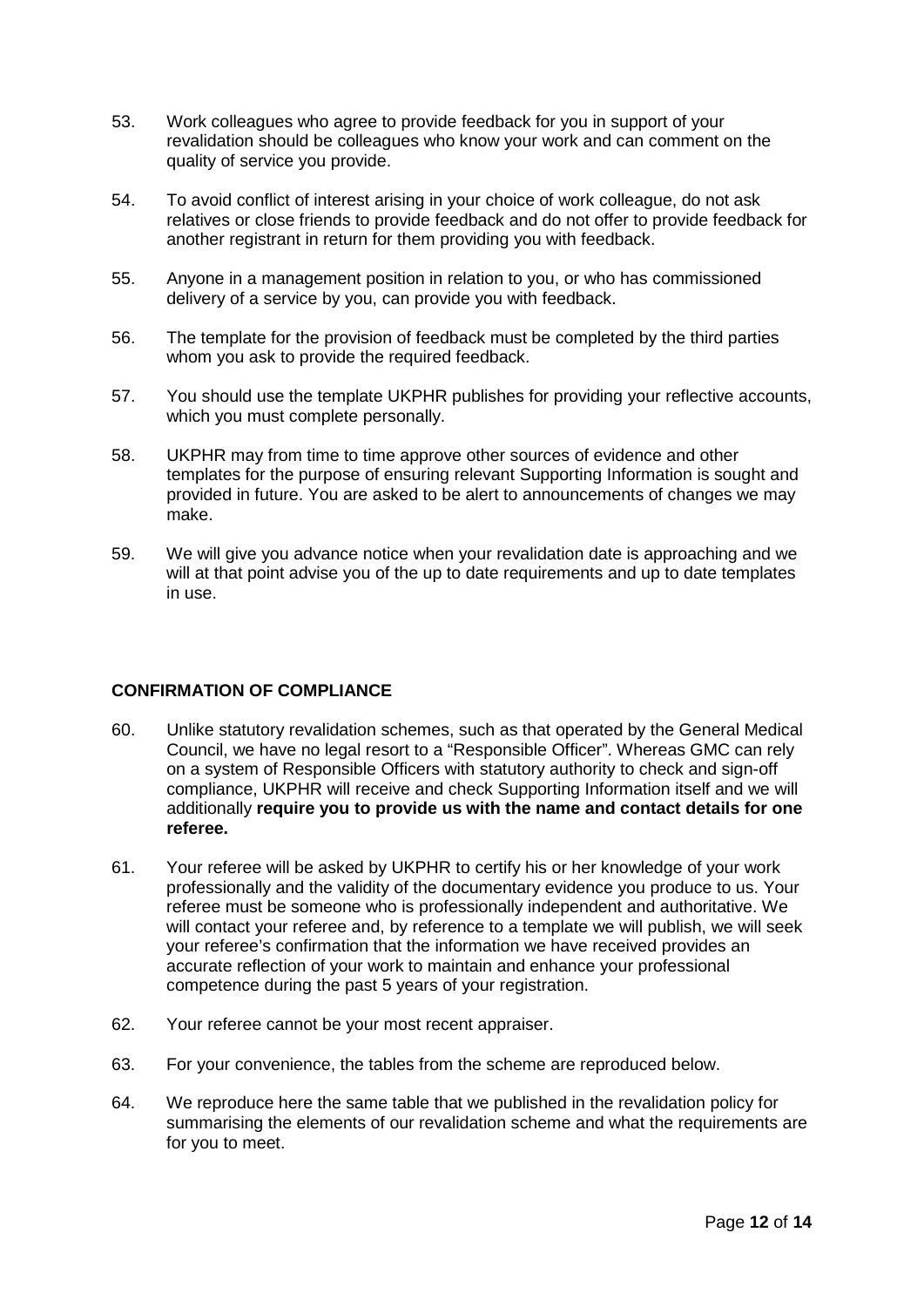### Revalidation requirements: **PRACTITIONER REGISTRANTS**

| <b>ELEMENT</b>                      | <b>REQUIREMENT</b>                                                                                                                                                                                                                                                                                                                                                                                                       | <b>SATISFIED BY</b>                                                                                                                                                                                                                                                 |
|-------------------------------------|--------------------------------------------------------------------------------------------------------------------------------------------------------------------------------------------------------------------------------------------------------------------------------------------------------------------------------------------------------------------------------------------------------------------------|---------------------------------------------------------------------------------------------------------------------------------------------------------------------------------------------------------------------------------------------------------------------|
| Professional<br>Appraisal           | One professional appraisal<br>completed within 1 year immediately<br>prior to revalidation                                                                                                                                                                                                                                                                                                                               | Original of the professional appraisal<br>conducted within 1 year immediately<br>preceding revalidation                                                                                                                                                             |
| Personal<br>Development<br>Planning | Must be participating annually in<br>personal development planning                                                                                                                                                                                                                                                                                                                                                       | Self-declaration                                                                                                                                                                                                                                                    |
| Health &<br>Conduct                 | Annual declaration as to health and<br>conduct                                                                                                                                                                                                                                                                                                                                                                           | Self-declaration by answering in full the<br>relevant questions in UKPHR's<br>declaration form                                                                                                                                                                      |
| Indemnity<br>arrangements           | Indemnity arrangements in place<br>covering practice                                                                                                                                                                                                                                                                                                                                                                     | Self-declaration                                                                                                                                                                                                                                                    |
| <b>CPD</b>                          | Meet UKPHR's CPD requirement                                                                                                                                                                                                                                                                                                                                                                                             | Faculty of Public Health annual<br>certificates (if FPH's service is used)<br>covering past 5 years OR production of<br>registrant's log with accompanying<br>reflective notes (and supporting<br>evidence as and when called for by<br>UKPHR such as certificates) |
| Quality<br>Improvement<br>Activity  | Confirmation of participation in<br>quality improvement activity;                                                                                                                                                                                                                                                                                                                                                        | Self-declaration                                                                                                                                                                                                                                                    |
|                                     | Annually feedback, CPD<br>declaration and reflective account<br>and on revalidation:                                                                                                                                                                                                                                                                                                                                     | Feedback, CPD declaration and<br>reflective account included in annual<br>renewal of registration                                                                                                                                                                   |
|                                     | Multi-source feedback using an<br>approved tool and containing at<br>least 10 raters OR feedback from:<br>One manager or one<br>commissioner of the registrant's<br>practice;<br>One service user or other<br>recipient of the registrant's<br>practice including a person<br>collaborated with<br>You - reflective accounts in<br>٠<br>response to (i) complaints,<br>comments or compliments and<br>(ii) each feedback | A multi-source feedback tool<br>approved by UKPHR for the purpose OR<br>the feedback listed in the form<br>prescribed by UKPHR for the purpose                                                                                                                      |
| Compliance                          | Reference to confirm attitude<br>towards skills and knowledge, CPD<br>and quality of service.                                                                                                                                                                                                                                                                                                                            | One referee put forward by registrant<br>and contacted by UKPHR.                                                                                                                                                                                                    |

*Where UKPHR requires confirmation by way of self-declaration by the Registrant it is crucial to the integrity of UKPHR's revalidation scheme that declarations are full and honest. Any false declaration will put at risk a registrant's registration.*